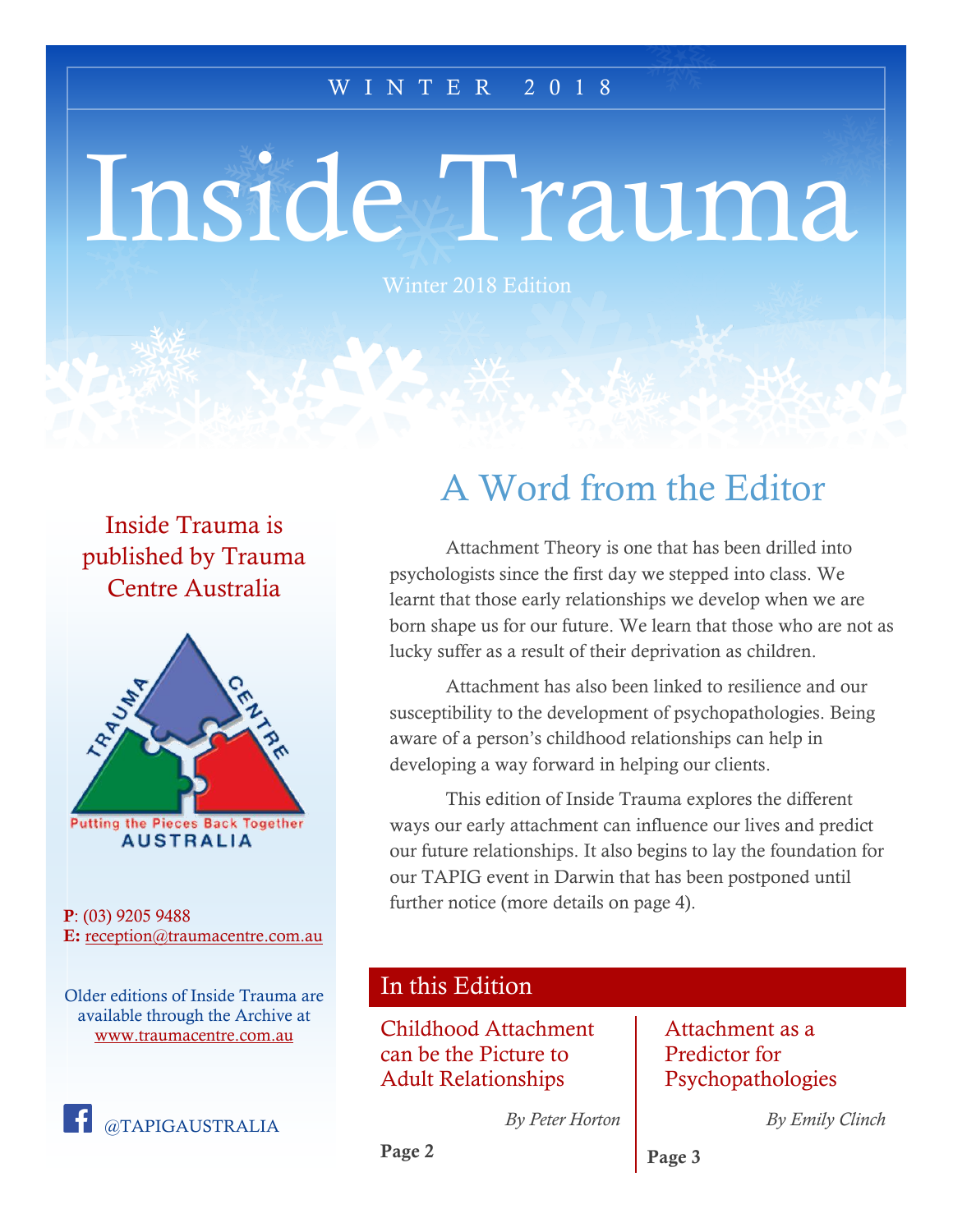#### INSIDE TRAUMA WINTER 2018



## Childhood Attachment can be the Picture to Adulthood Relationship **Stress**

The foundation of healthy emotional development and the subsequent secure and stable relationships are paramount in the formulation of stable, secure attachments.

John Bowlby (Psychiatrist) a pioneer in this area formulated "Attachment Theory", which is based on the concept that the mother-child (or caregiver) bond is the primary force in infant development.

While on life's journey we will encompass many human connections. These relationships, particularly early adverse experiences can have significant impacts on how human beings carry out their relationships later in life.

The magnitude and adversity of events that impact our lives include loss, abuse, neglect and exposure to violence. Other influences that disrupt the attachment connection include separation, moving and being apart from loved ones. All of the above are a part of everyday life.

These early attachment bonds can profoundly influence the function and structure of the brain. Therefore failed development through neglect can negatively impact the brain, causing developmental or relationship trauma.

Often early-life trauma may not surface for long periods into later life. However relational stressors within adulthood can finally materialize and trigger a traumatic stress disorder.

## AddEducation AAA Access Awareness

Drink Driver License Restoration To help with you and your license restoration needs, please contact us today:

> (03) 9841 9393 or (03) 9205 9490

We are available in many locations Melbourne and Regional Victoria

[www.AddEducation.com.au](http://www.addeducation.com.au/) [www.AAAAwareness.com.au](http://www.aaaawareness.com.au/)

*Peter Horton*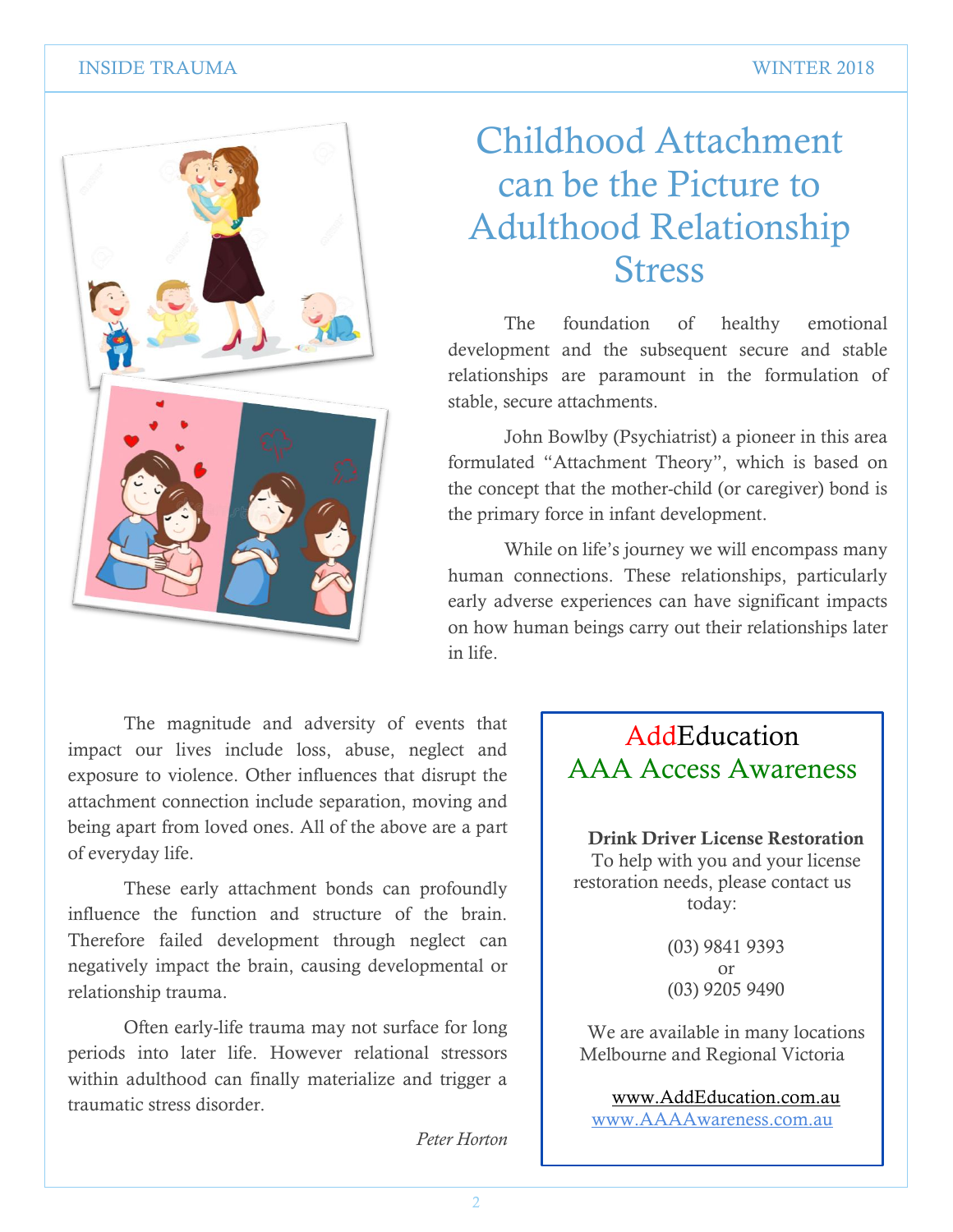

## Attachment as a Predictor for Psychopathologies

John Bowlby's (1969) work in the field of attachment has influenced a number of researchers. He suggested that babies are born with an innate need to form attachments with other human beings.

As a continuation of Bowlby's research Mary Ainsworth conducted a study called "The Strange Situation" (1973). Through her studies she found four attachment styles; secure, anxious-avoidant, anxious-ambivalent and disorganized/disorientated. Harlow's (1953) famous experience with monkeys found that deprivation of a maternal figure in early stages can lead to emotional damage, this can only be reverse if an attachment was made before the end of the critical period.

inspire current researchers who are investigating how these attachment styles and deprivation at early childhood may develop into psychopathology. It highlights the importance of that child-caregiver bond which influences the future of a child significantly.

Studies on attachment and psychopathology can lead to the development of early interventions to ensure children who are brought up in unstable home environments or are unable to develop a secure attachment can still thrive in later relationships and not be at a higher risk of developing psychopathologies.

*Emily Clinch*

This body of research has continued to

# Looking for Training in Trauma Counselling?

We have developed the Advanced Certificate of Trauma Counselling. If you would like more information please visit our website [www.traumainstitute.com.au](http://www.traumainstitute.com.au/)

Or contact our office of (03) 9852 7797